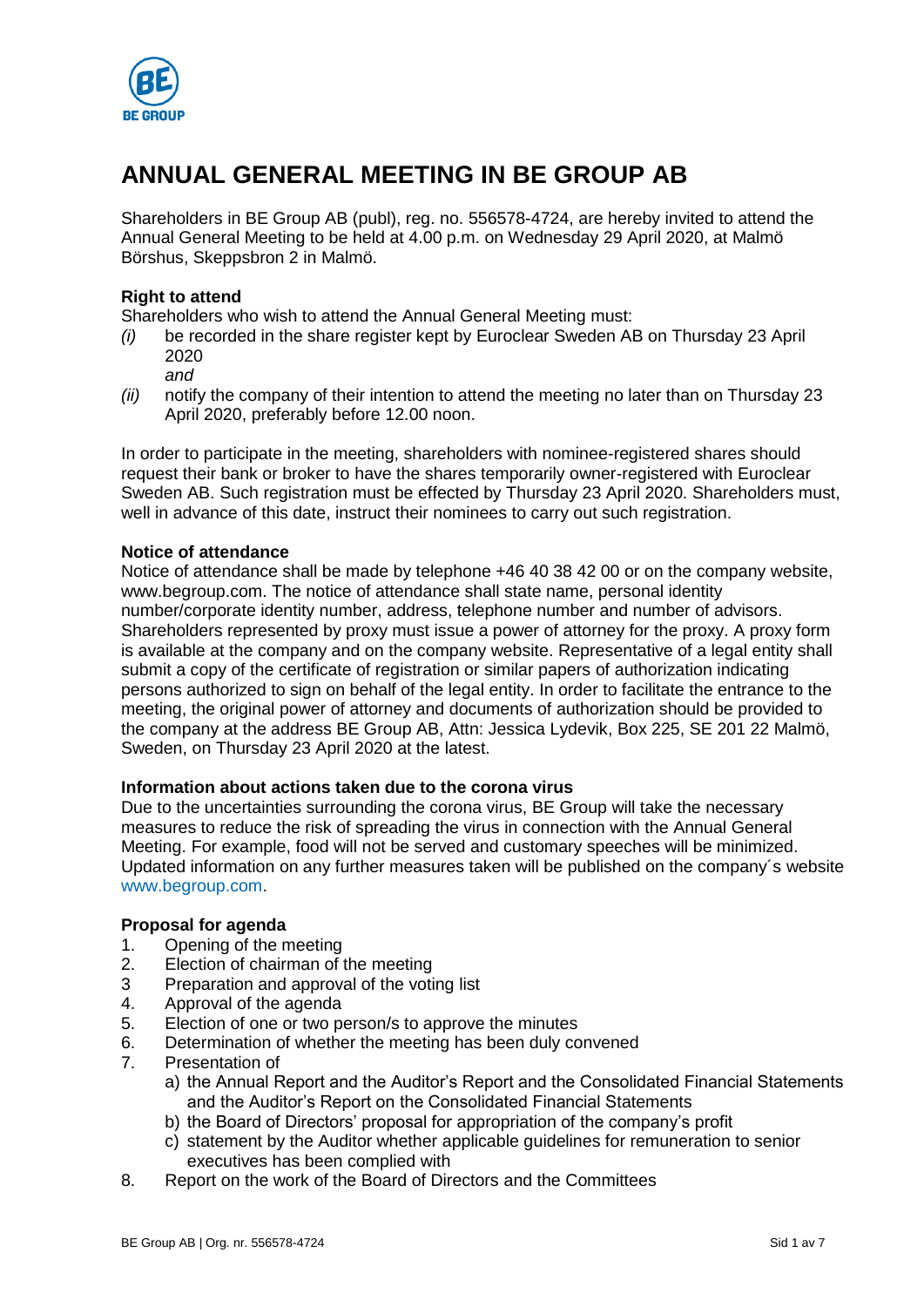

- 9. The CEO's report
- 10. Resolutions regarding
	- a) the adoption of the Statement of Income and the Balance Sheet and the Consolidated Statement of Income and the Consolidated Balance Sheet
	- b) the appropriation of the company's profit according to the adopted Balance Sheet,
	- c) the discharge from liability of the Board members and the CEO for the financial year 2019
- 11. Establishment of the number of Board members
- 12. Establishment of fees to the Board members and the Auditor
- 13. Election of Board members
- 14. Election of Auditor
- 15. Resolution on guidelines for remuneration to senior executives
- 16. Resolution on the authorization of the Board of Directors to decide on the transfer of the company's own shares
- 17. Resolution on amendment of the Articles of Association
- 18. Closing of the meeting

# **Proposal for election of chairman of the meeting (item 2)**

The Nomination Committee of BE Group for the Annual General Meeting 2020, consisting of Petter Stillström (AB Traction), Johan Ahldin (The Pure Circle AB), Alf Svedulf (own holding) and Jörgen Zahlin (chairman of the Board of BE Group), together representing 45% of the shares and votes in the company, has proposed that Jörgen Zahlin is to be elected chairman of the meeting.

# **Proposal for appropriation of the company's profit according to the adopted Balance Sheet (item 10 b)**

In accordance with the press release on 16 March 2020, the Board of Directors has proposed that no dividend is to be distributed for the financial year 2019 and that the available funds of the company of SEK 350,612,346 in total, including this year's result of SEK 38,241,473, should be carried forward.

#### **Proposal for establishment of the number of Board members (item 11)**

The Nomination Committee has proposed that the number of Board members shall be 5 without any deputy members.

#### **Proposal for establishment of fees to the Board members and the Auditor (item 12)**

The Nomination Committee has proposed that fees to the Board members shall amount to a total of SEK 1,260,000 whereof unchanged, SEK 420,000 to the chairman of the Board and unchanged SEK 210,000 to each of the other Board members elected by the general meeting. For work in the Audit Committee an unchanged remuneration of SEK 70,000 shall be paid to the chairman and SEK 40,000 shall be paid to each of the other committee members. For work in the Remuneration Committee no remuneration shall be paid.

The Nomination Committee has further proposed that fees to the Auditor should be paid according to approved invoices.

#### **Proposal for election of Board members (item 13)**

The Nomination Committee has proposed re-election of Board members Carina Andersson, Lars Olof Nilsson, Petter Stillström and Jörgen Zahlin and new election of Mats O Paulsson.

Mats O Paulsson, born 1958, M.Sc. (Civil Engineering). Former CEO of among other Bravida, Strabag Scandinavia and Peab Industri and former Board member of among other Acando,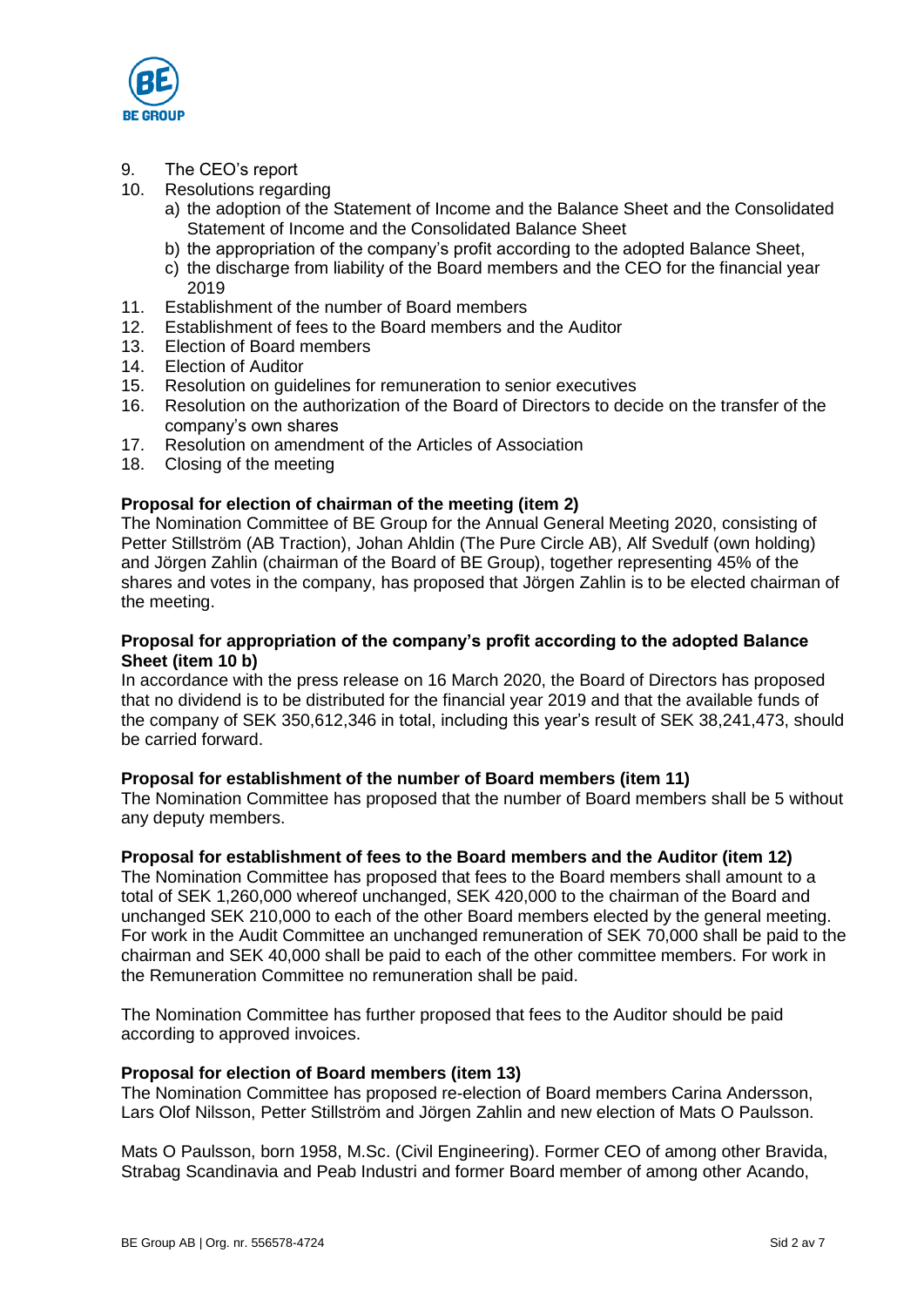

Paroc OY and Ramirent Plc. Current Board assignments mainly: Chairman of Caverion Oy and Nordisk Bergteknik AB; Board member of Nordic Waterproofing AS and Bösarps Grus & Torrbruk AB. Mats O Paulsson is to be considered independent in relation to the company, the company's executive management and the company´s principal owners. Mats O Paulsson has no shares in BE Group.

The Nomination Committee has proposed re-election of Jörgen Zahlin as chairman of the Board. If the assignment as chairman should end prematurely, the Board shall among itself elect a new chairman for the period up until a new chairman has been elected by the general meeting.

# **Proposal for election of Auditor (item 14)**

The Nomination Committee has, in accordance with the Audit Committee's recommendation, proposed re-election of the registered accounting company Öhrlings PricewaterhouseCoopers AB for a term of one year. Öhrlings PricewaterhouseCoopers AB has informed the company that, should it be elected, Eva Carlsvi will be chief responsible auditor.

#### **Proposal for a resolution on guidelines for remuneration to senior executives (item 15)**

The Board of Directors of BE Group AB (publ) ("BE Group") proposes that the annual general meeting 2020 resolves on the following guidelines for executive remuneration.

The individuals who are members of the group management of BE Group during the period of which these guidelines are in force, fall within the provisions of these guidelines. The guidelines are forward-looking, i.e. they are applicable to remuneration agreed, and amendments to remuneration already agreed, after adoption of the guidelines by the annual general meeting 2020. These guidelines do not apply to any remuneration decided or approved by the general meeting.

# **The guidelines' promotion of BE Group's business strategy, long-term interests and sustainability**

BE Group is a trading and service company in the steel and metal industry. Customers mainly operate in the construction and manufacturing industries in Sweden, Finland and the Baltic States, where BE Group is one of the market's leading actors. With extensive expertise and efficient processes in purchasing, logistics and production, BE Group offers inventory sales, production service and direct deliveries to customers based on their specific needs for steel and metal products. BE Group's vision is to be the most professional, successful and respected steel service company in the markets where the company is active. A prerequisite for the successful implementation of BE Group's business strategy and safeguarding of its long-term interests, including its sustainability, is that the company is able to recruit and retain qualified personnel. The objective of BE Group's guidelines for executive remuneration is therefore to offer competitive remuneration on market terms, so that competent and skillful personnel can be attracted, motivated and retained. These guidelines enable the company to offer the executive management a competitive total remuneration. For more information regarding the company's business strategy, please see www.begroup.com.

# **Types of remuneration, etc.**

The remuneration shall be on market terms and may consist of the following components: fixed cash salary, variable cash remuneration, pension benefits and other benefits. Additionally, the general meeting may – irrespective of these guidelines – resolve on, among other things, sharerelated or share price-related remuneration.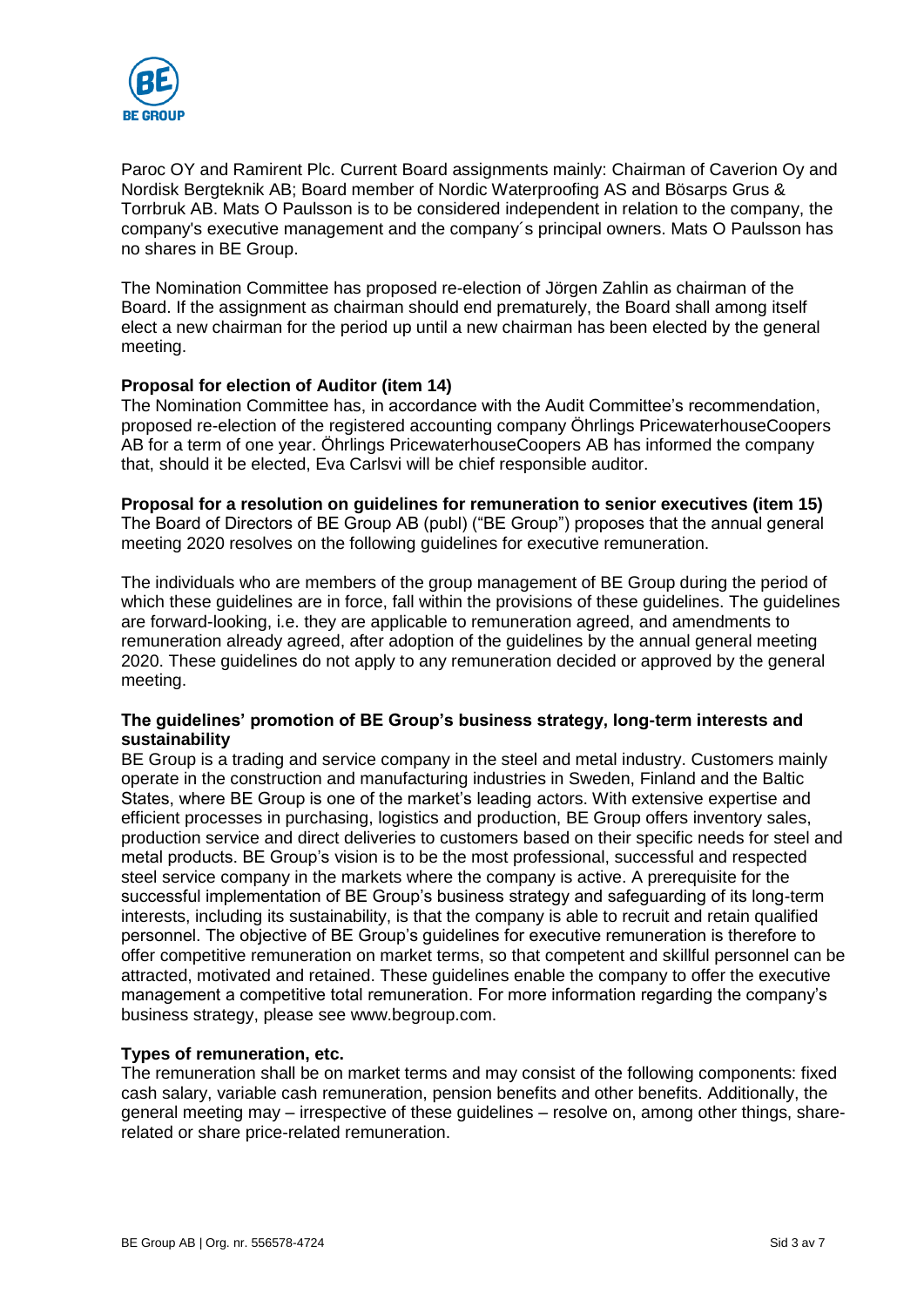

#### *Fixed cash salary*

The fixed cash salary for the senior executives within BE Group shall be individual and differentiated on the basis of the individual's responsibility and performance, and shall be determined annually.

#### *Variable cash remuneration*

The variable cash remuneration shall be based on predetermined, well-defined and measurable financial criteria for the group and the relevant business area and may amount to not more than fifty (50) per cent of the total fixed cash salary during the measurement period for the criteria. The criteria for variable cash remuneration shall mainly relate to the group's and the business area's respective underlying operating result and, in addition, individual criteria may be established. The criteria shall be designed so as to contribute to BE Group's business strategy and long-term interests, including its sustainability, by for example being linked to the business strategy or promoting the senior executive's long-term development within BE Group. The satisfaction of criteria for awarding variable cash remuneration shall be measured over a period of one year.

### *Pension benefits*

For the CEO and other senior executives, pension benefits shall be premium defined. Variable cash remuneration shall not qualify for pension benefits. The pension premiums for premium defined pension shall amount to not more than 30 per cent of the fixed annual cash salary.

#### *Other benefits*

Other benefits may include, for example, life insurance, health and medical insurance, company cars and housing allowance. Such benefits may amount to not more than 10 per cent of the fixed annual cash salary.

#### *Foreign employments*

For employments governed by rules other than Swedish, pension benefits and other benefits may be duly adjusted for compliance with mandatory rules or established local practice, taking into account, to the extent possible, the overall purpose of these guidelines.

# **Criteria for awarding variable cash remuneration, etc.**

The remuneration committee shall prepare, monitor and evaluate matters regarding variable cash remuneration. After the measurement period for the criteria for awarding variable cash remuneration has ended, it shall be determined to which extent the criteria have been satisfied. Evaluations regarding fulfilment of financial criteria shall be based on established financial information for the relevant period. Remuneration to the CEO shall be resolved by the Board of Directors. Remuneration to other senior executives shall be resolved by the CEO, after consulting the remuneration committee.

Variable cash remuneration can be paid after the measurement period has ended or be subject to deferred payment. The Board of Directors shall have the possibility, under applicable law or contractual provisions, to in whole or in part reclaim variable remuneration paid on incorrect grounds (claw-back).

#### **Employment term and termination of employment**

The notice period may not exceed twelve months if notice of termination of employment is made by the company. Fixed cash salary during the period of notice and severance pay may together not exceed an amount equivalent to the fixed cash salary for twelve months for the CEO and other senior executives. The period of notice may not exceed six months without any right to severance pay when termination is made by the executive.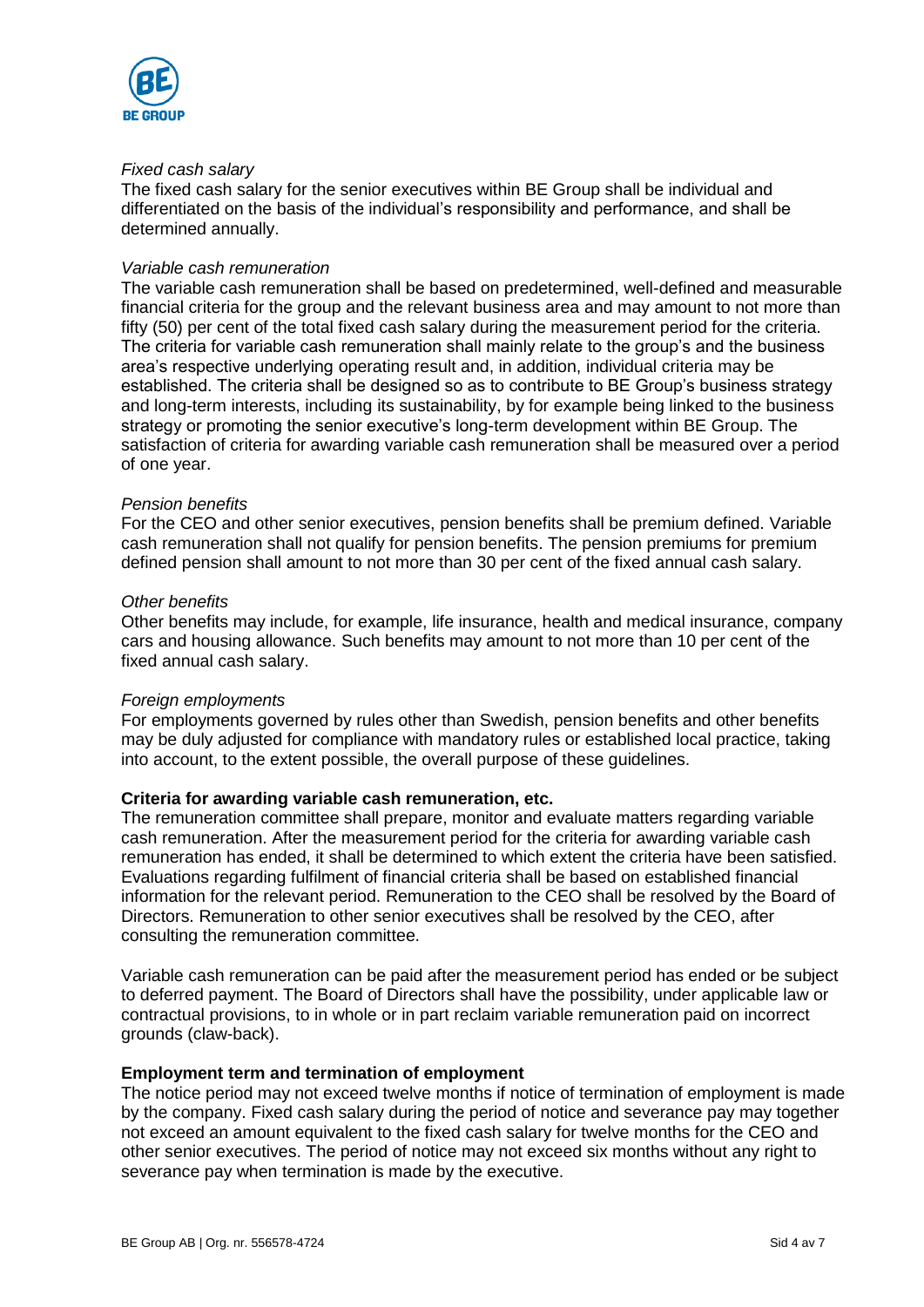

# **Salary and employment conditions for employees**

In the preparation of the Board of Directors' proposal for these remuneration guidelines, salary and employment conditions for employees of the company have been taken into account. This has been made by including information on the employees' total income, the components of the remuneration and increase and growth rate over time, in the remuneration committee's and the Board of Directors' basis of decision when evaluating whether the guidelines and the limitations set out herein are reasonable.

#### **The decision making process to determine, review and implement the guidelines**

The Board of Directors has established a remuneration committee. The committee's tasks include preparing the Board of Directors' decision to propose guidelines for executive remuneration. The Board of Directors shall prepare a proposal for new guidelines at least every fourth year and submit it to the general meeting. The guidelines shall be in force until new guidelines are adopted by the general meeting. The remuneration committee shall also monitor and evaluate programs for variable remuneration for the executive management, the application of the guidelines for executive remuneration as well as the current remuneration structures and compensation levels in the company. The members of the remuneration committee are independent of the company and its executive management. The CEO and other members of the executive management do not participate in the Board of Directors' processing of and resolutions regarding remuneration-related matters in so far as they are affected by such matters.

# **Derogation from the guidelines**

The Board of Directors may temporarily resolve to derogate from the guidelines, in whole or in part, if in a specific case there is special cause for the derogation and a derogation is necessary to serve the company's long-term interests, including its sustainability, or to ensure the company's financial viability. As set out above, the remuneration committee's tasks include preparing the Board of Directors' resolutions in remuneration-related matters. This includes any resolutions to derogate from the guidelines.

# **Proposal for a resolution on the authorization of the Board of Directors to decide on transfer of the company's own shares (item 16)**

In order to enable BE Group to finance minor company acquisitions, the Board of Directors proposes the Annual General Meeting to authorize the Board of Directors to decide, on one or several occasions no later than the Annual General Meeting 2021, on the transfer of the company's own shares. Transfer of shares may be made with deviation from the shareholders' preferential right of maximum 26,920 shares equivalent to the company's existing holding of own shares. Transfer of shares may take place as payment of whole or part of the purchase price at the acquisition of a company or business or part of a company or business and the consideration shall be equal to the assessed market value of the share. On such transfer, payment may be made by assets contributed in kind or by set-off of a claim against BE Group. Transfer may also be made against cash payment by sale on Nasdaq Stockholm, at a price within the price interval that may be registered at any given time, i.e. the interval between the highest purchase price and the lowest sales price at the time of transfer. The Board of Directors shall be entitled to determine the other terms and conditions of the transfer.

#### *Voting majority*

The resolution of the meeting on the authorization of the Board of Directors to decide on transfer of the company's own shares is subject to the support of shareholders representing at least two-thirds of both the number of votes cast and the shares represented at the meeting in order to be valid.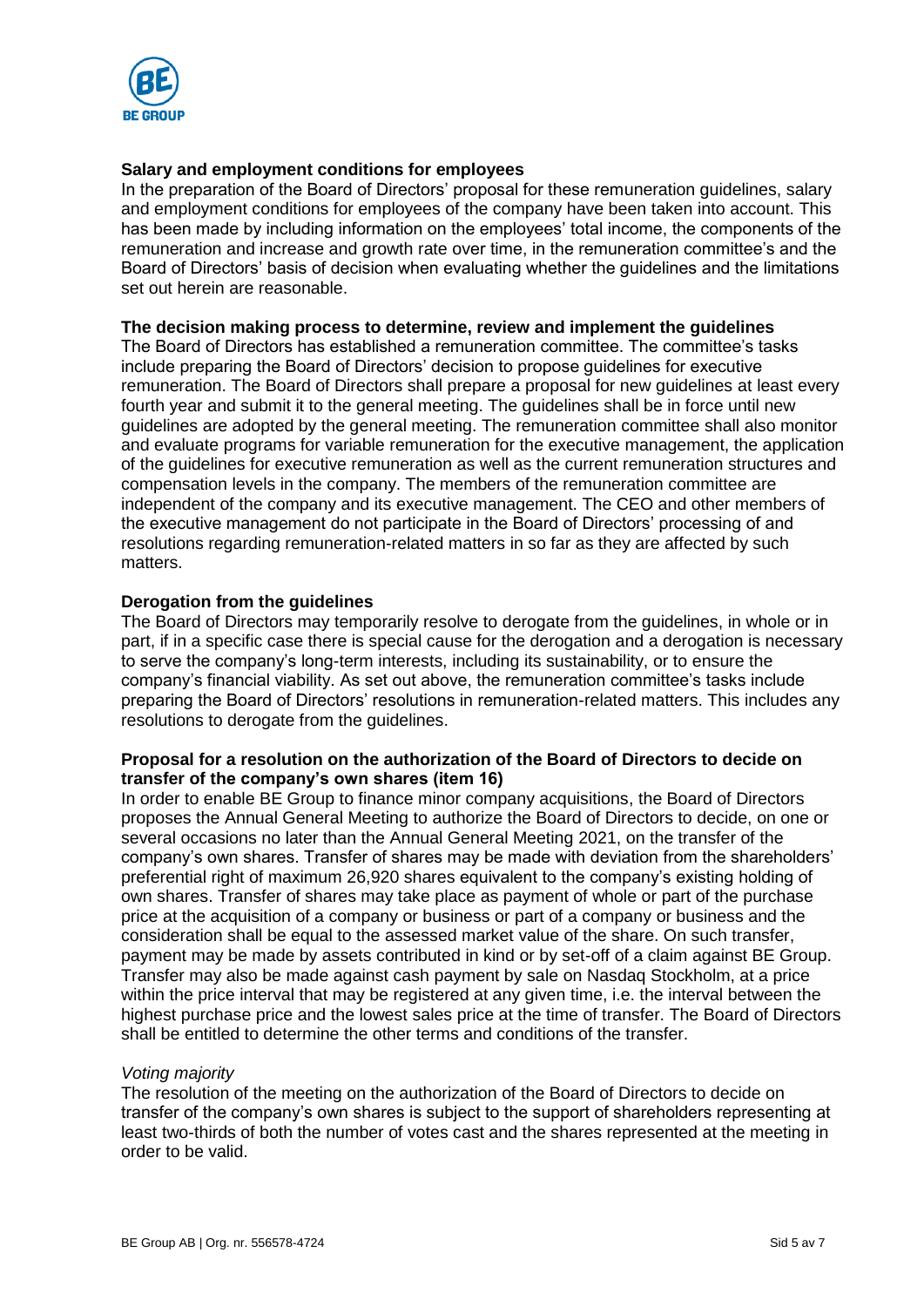

# **Proposal for a resolution on amendment of the Articles of Association (item 17)**

For the purpose of adapting the Articles of Association to implemented and expected amendments of the Swedish Companies Act and the Swedish Central Securities Depositories and Financial Instruments (Accounts) Act, the Board of Directors' proposes that the Annual General Meeting resolves to amend § 1, § 8 and § 11 of the Articles of Association with the following.

- **§ 1** The name of the company is BE Group AB (publ). The company is a public company.
- **§ 8** Notice to attend a general meeting shall be announced in the Swedish Official Gazette and on the company's website. It shall be advertised in Svenska Dagbladet that notice of a general meeting has been given. Should the publication of Svenska Dagbladet cease, the advertising shall be made in Dagens Nyheter instead. A shareholder who wishes to participate at a general meeting of shareholders shall be listed in meeting of shareholders shall be a print-out, or other report, of the entire share register regarding the circumstances five weekdays before the general meeting, and shall notify the company of his/her intention to attend the shareholders' meeting not later than 4 pm on the day stated in the notice of the shareholders' meeting. Such day shall not be a Sunday, or other public holiday, Saturday, Midsummer Eve, Christmas Eve or New Year's Eve and shall not occur earlier than on the fifth weekday before the shareholders' meeting. A shareholder may bring one or two assistants to the shareholders' meeting, but only if the shareholder has made a notification thereof in accordance with the provisions set forth in the paragraph above.
- **§ 11** The shares of the company shall be registered in a record day register in accordance with the Swedish Financial Instruments Act (1998:1479).

# **Current wording** *Proposed wording*

The company's *business name* is BE Group AB. The company is a public company.

Notice to attend a general meeting shall be announced in the Swedish Official Gazette and on the company's website. It shall be advertised in Svenska Dagbladet that notice of a general meeting has been given. Should the publication of Svenska Dagbladet cease, the advertising shall be made in Dagens Nyheter instead. A shareholder who wishes to participate at a general *recorded in a printout or another presentation of the entire share register as per the record date of the general meeting in accordance with the Swedish Companies Act,* and shall notify the company of his/her intention to attend the shareholders' meeting not later than on the day stated in the notice of the shareholders' meeting. Such day shall not be a Sunday, or other public holiday, Saturday, Midsummer Eve, Christmas Eve or New Year's Eve and shall not occur earlier than on the fifth weekday before the shareholders' meeting. A shareholder may bring one or two assistants to the shareholders' meeting, but only if the shareholder has made a notification thereof in accordance with the provisions set forth in the paragraph above.

The shares of the company shall be registered in a record day register in accordance with the *Swedish Central Securities Depositories and Financial Instruments (Accounts) Act (1998:1479).*